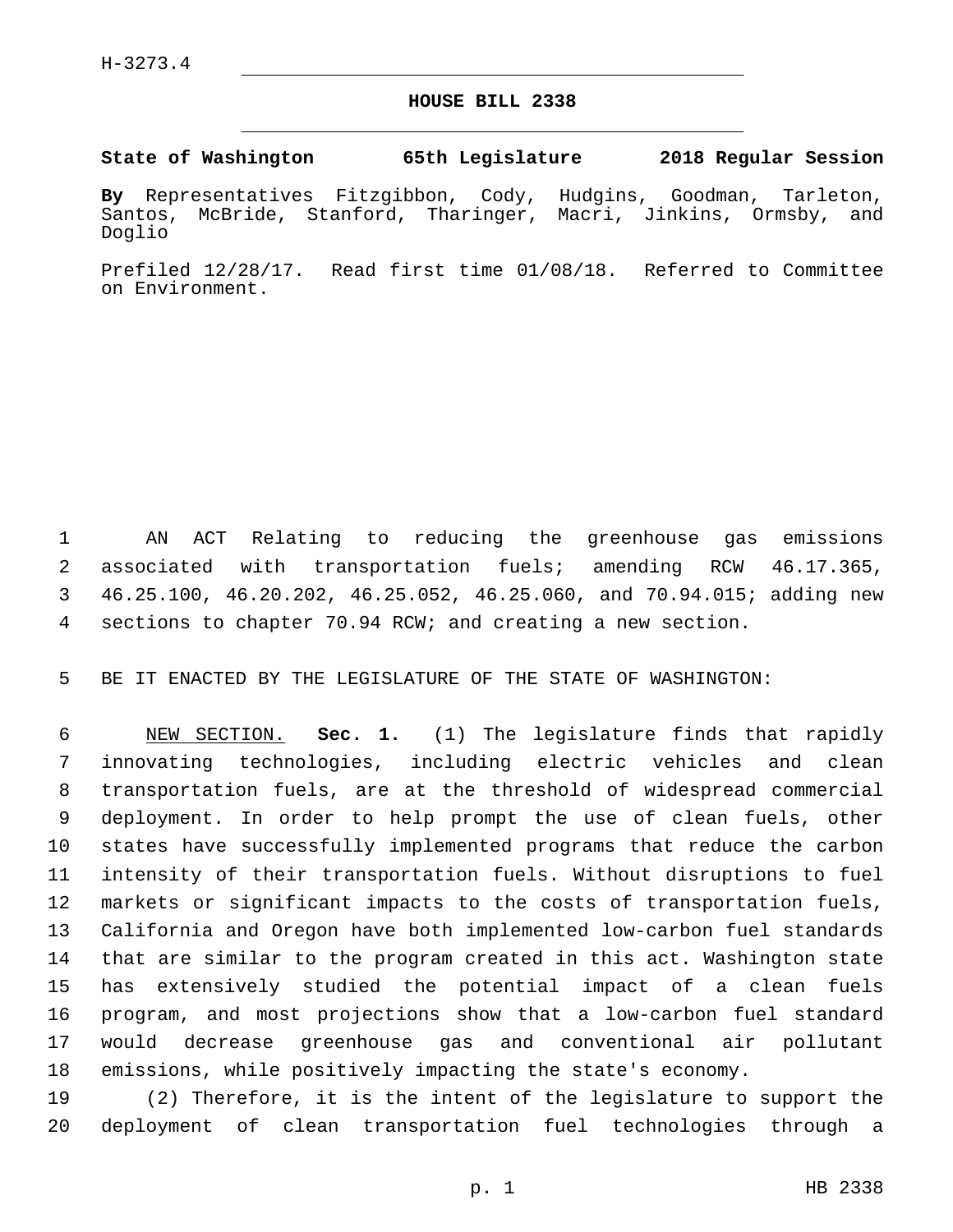carefully designed program that reduces the carbon intensity of fuel 2 used in Washington, in order to:

 (a) Reduce levels of conventional air pollutants from diesel and 4 qasoline that are harmful to public health;

 (b) Reduce greenhouse gas emissions associated with transportation fuels, which are the state's largest source of 7 greenhouse gas emissions; and

 (c) Create jobs and spur economic development based on innovative 9 clean fuel technologies.

 NEW SECTION. **Sec. 2.** The definitions in this section apply throughout this section and sections 3 through 7 of this act unless the context clearly indicates otherwise.

 (1) "Carbon dioxide equivalents" has the same meaning as defined 14 in RCW 70.235.010.

 (2) "Clean fuels program" means the requirements established by 16 this act.

 (3) "Credit" means a unit of measure generated when a fuel with a carbon intensity that is less than the applicable standard adopted by the department under section 3 of this act is produced, imported, or dispensed for use in Washington, such that one credit is equal to one 21 metric ton of carbon dioxide equivalents.

 (4) "Deficit" means a unit of measure generated when a fuel with a carbon intensity that is greater than the applicable standard adopted by the department under section 3 of this act is produced, imported, or dispensed for use in Washington, such that one deficit is equal to one metric ton of carbon dioxide equivalents.

 (5) "Electric utility" means a consumer-owned utility or investor-owned utility, as those terms are defined in RCW 19.29A.010.

 (6) "Greenhouse gas" has the same meaning as defined in RCW 70.235.010.30

 (7) "Motor vehicle" has the same meaning as defined in RCW 32 46.04.320.

 (8) "Transportation fuel" means electricity and any liquid or gaseous fuel sold, supplied, offered for sale, or used for the propulsion of a motor vehicle or that is intended for use for 36 transportation purposes.

 NEW SECTION. **Sec. 3.** (1) The department shall adopt rules that limit the greenhouse gas emissions per unit of fuel energy (carbon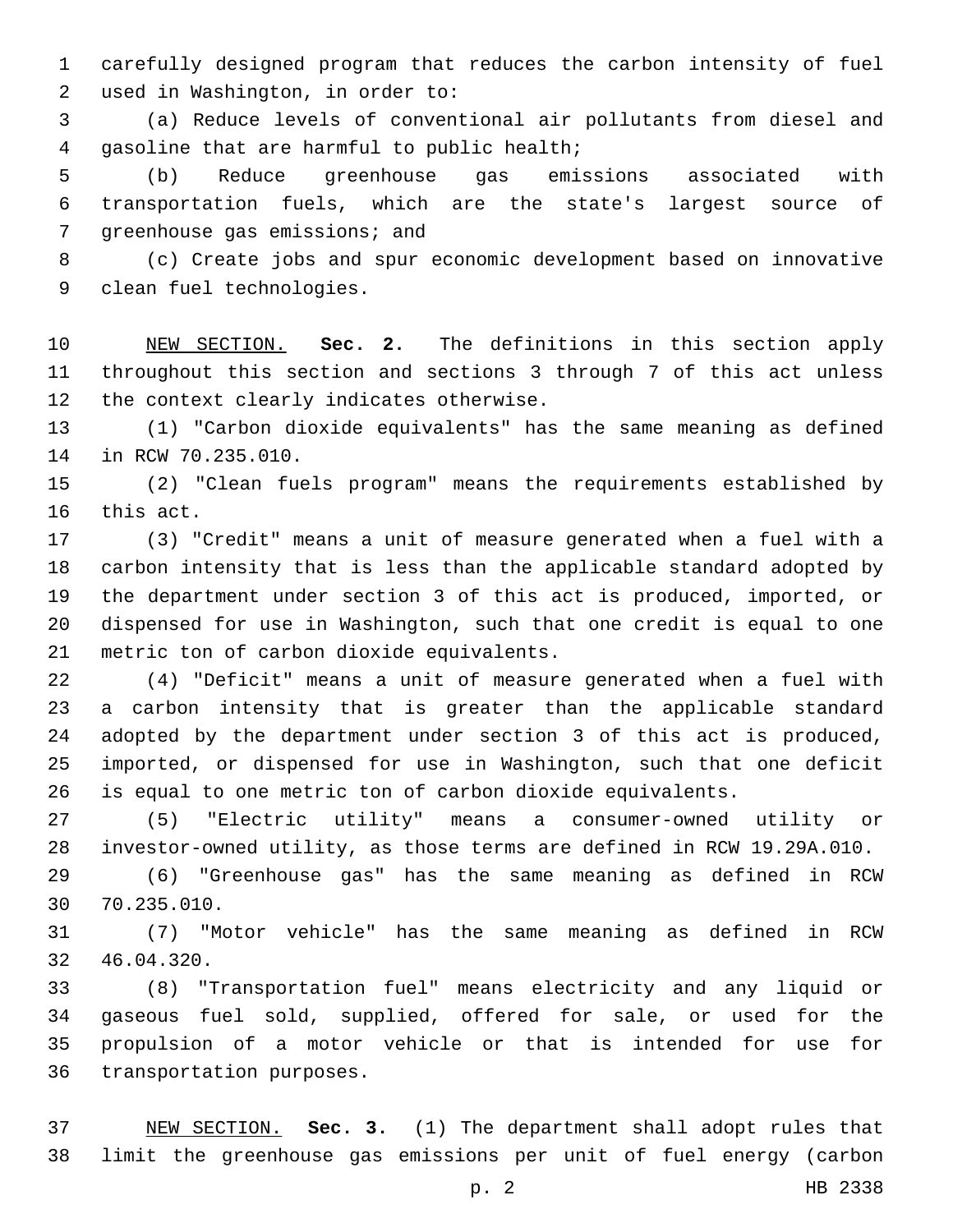intensity) in transportation fuels used in Washington. The rules adopted under this section must limit the greenhouse gas emissions attributable to each unit of the fuels to ten percent below 2017 levels by 2028. Transportation fuels exported from Washington are not subject to these greenhouse gas emissions reduction requirements. The rules must establish a start date for the clean fuels program of January 1, 2020. To the extent the requirements of this act conflict with the requirements of chapter 19.112 RCW, the requirements of this 9 act prevail.

 (2) Nothing in this section provides new legal authority or limits existing legal authority for the department to adopt rules 12 under this chapter.

 NEW SECTION. **Sec. 4.** (1) The rules adopted by the department to achieve the greenhouse gas emissions reductions per unit of fuel energy specified in section 3 of this act must include, but are not limited to, the following:

 (a)(i) Standards for greenhouse gas emissions attributable to the transportation fuels throughout their life cycles, including but not limited to emissions from the production, storage, transportation, and combustion of transportation fuels and from changes in land use associated with transportation fuels. The standards adopted under this section may also address the efficiency of a fuel as used in a powertrain as compared to a reference fuel. In establishing the standards under this subsection, the department may consider and rely on carbon intensity calculations for transportation fuels used by similar programs in other states. If the department determines that it is necessary for purposes of accurately measuring greenhouse gas emissions associated with transportation fuels, the department may require transportation fuel suppliers to submit greenhouse gas emissions data that is different from or additional to the greenhouse gas emissions data reported under RCW 70.94.151(5)(a)(iii);

 (ii) The standards in (a)(i) of this subsection must measure greenhouse gas emissions associated with electricity based on a mix of generation resources specific to each electric utility participating in the clean fuels program. If the department determines that it is necessary for purposes of accurately measuring greenhouse gas emissions associated with electricity supplied by an electric utility, the department may require electric utilities participating in the clean fuels program to submit greenhouse gas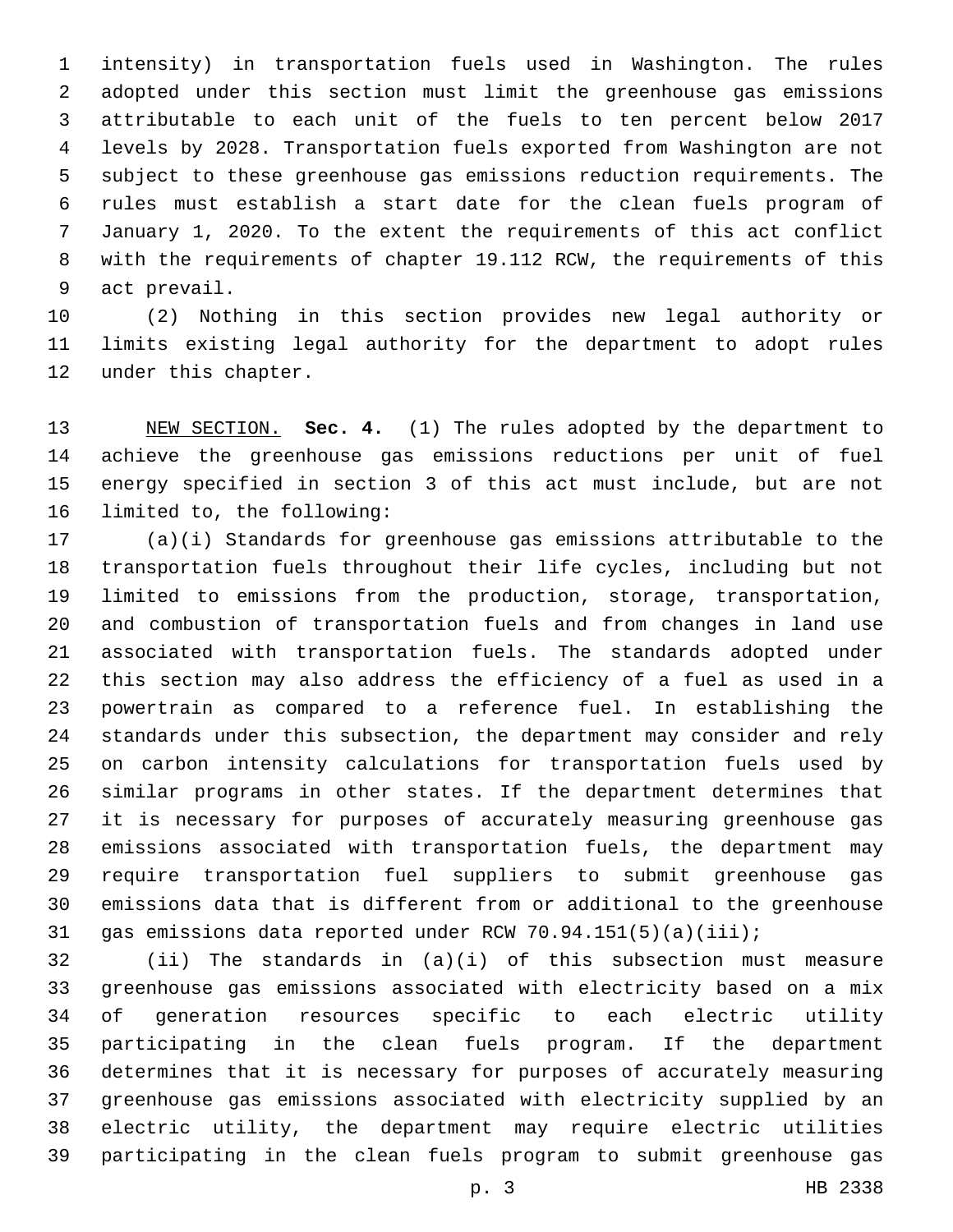emissions data that is different from or additional to the fuel mix disclosure information submitted under chapter 19.29A RCW;

 (iii) The rules adopted under this section must also include procedures for setting and adjusting the amounts of greenhouse gas emissions per unit of fuel energy that is assigned to transportation 6 fuels under  $(a)(i)$  of this subsection;

 (b) Provisions allowing for the achievement of limits on the greenhouse gas emissions intensity of transportation fuels in section 3 of this act to be achieved by any combination of transportation 10 fuels capable of meeting such standards;

 (c) Criteria and processes for the establishment of delayed implementation deadlines, if the department deems the delays to be 13 necessary to ensure adequate fuel supplies;

 (d) Exemptions for transportation fuels that are used in volumes 15 below thresholds adopted by the department;

 (e) Exemptions for transportation fuels used for the propulsion 17 of aircraft, vessels, or railroad locomotives;

 (f) Cost containment mechanisms, including but not limited to procedures that provide a means of compliance with the clean fuels program requirements in the event that a regulated person has not been able to acquire sufficient volumes of credits at the end of a compliance period;

 (g)(i) Methods for assigning compliance obligations and tracking tradable credits that denote the generation, import, distribution, or acquisition of units of transportation fuel with associated life- cycle greenhouse gas emissions lower than the per-unit baseline established in section 3 of this act. Transportation fuels with associated greenhouse gas emissions exceeding eighty percent of the baseline established in section 3 of this act are not eligible to 30 generate credits under the clean fuels program;

 (ii) Mechanisms that allow credits to be traded and to be banked 32 for future compliance periods;

 (iii) Procedures for verifying the validity of credits and 34 deficits generated under the clean fuels program;

 (h) Requirements that producers or importers of transportation fuels that equal or exceed the per-unit baseline established in section 3 of this act participate in the clean fuels program;

 (i) Mechanisms to elect to participate in the clean fuels program for persons associated with the supply chains of transportation fuels that do not equal or exceed the per-unit baseline established in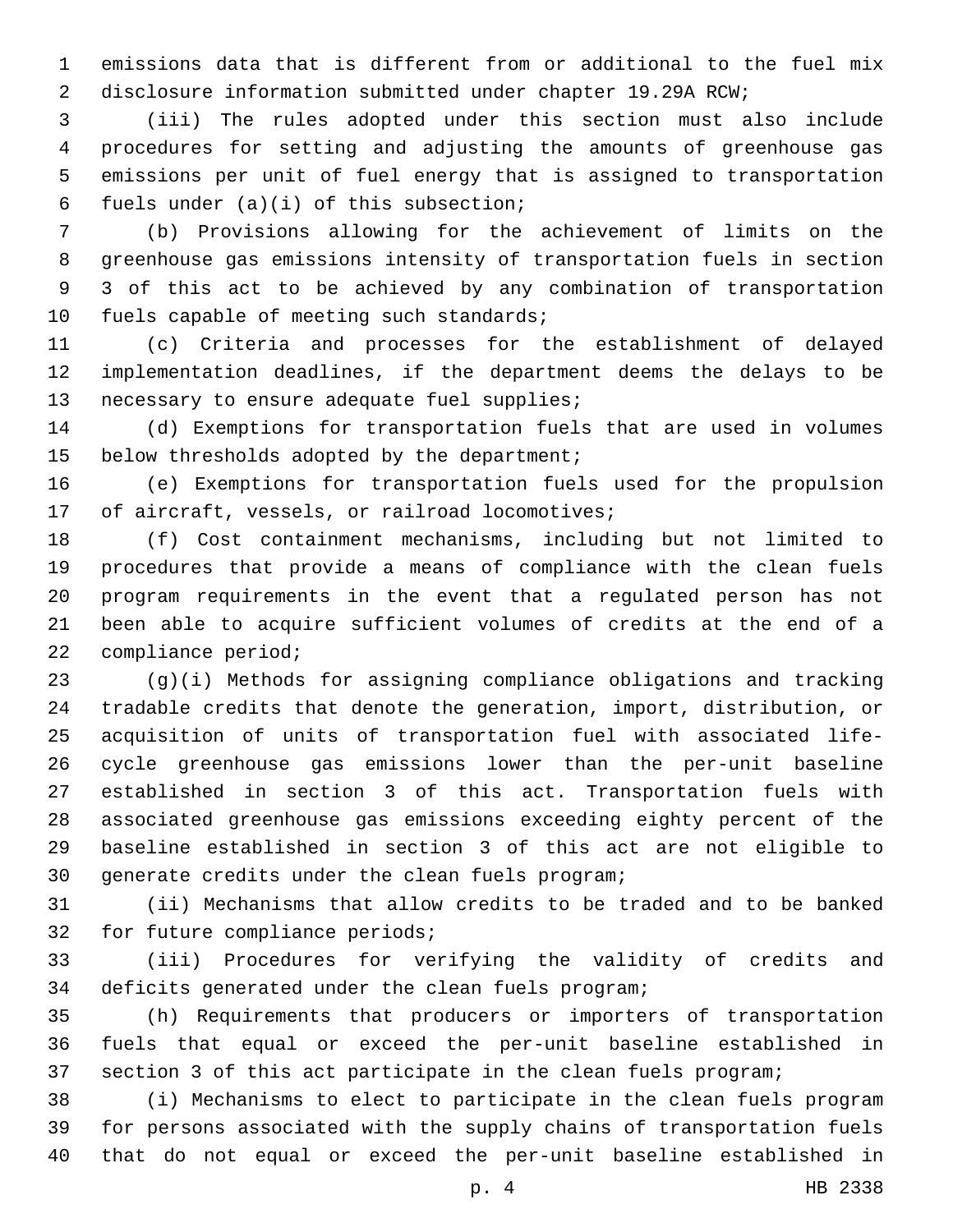section 3 of this act, including producers, importers, distributors, 2 or retailers of such fuels;

 (j) Mechanisms for persons associated with the supply chains of transportation fuels that are used for purposes that are exempt from the clean fuels program compliance obligations, including but not limited to fuels used by aircraft, vessels, and railroad locomotives, to elect to participate in the clean fuels program;

 (k) Authority for the department to designate an entity to aggregate and use unclaimed credits associated with persons that elect not to participate in the clean fuels program under (i) of this subsection.

 (2) Except where otherwise provided in sections 2 through 7 of this act, the department should seek to adopt rules that are consistent with the regulatory standards, exemptions, reporting obligations, and other clean fuels program compliance requirements of other states that have adopted low carbon fuel standards or similar greenhouse gas emissions requirements applicable specifically to 18 transportation fuels.

 (3) In adopting rules under this section, the department must consider whether actions taken or credits generated under the clean fuels program are eligible for purposes of compliance with the clean air rule, chapter 173-442 WAC as of the effective date of this section, and whether actions taken or emissions reduction units generated under the clean air rule may be used for purposes of 25 compliance with this section.

 NEW SECTION. **Sec. 5.** (1)(a) Each producer or importer of transportation fuels whose associated greenhouse gas emissions are greater than or equal to the per-unit baseline established in section 3 of this act must register with the department.

 (b) Producers and importers of other transportation fuels must register with the department if they elect to participate in the 32 clean fuels program.

 (2) Each transaction transferring ownership of transportation fuels for which clean fuels program participation is mandated or has been chosen must be accompanied by documentation assigning the clean fuels program compliance responsibility associated with the fuels, 37 including the assignment of associated credits.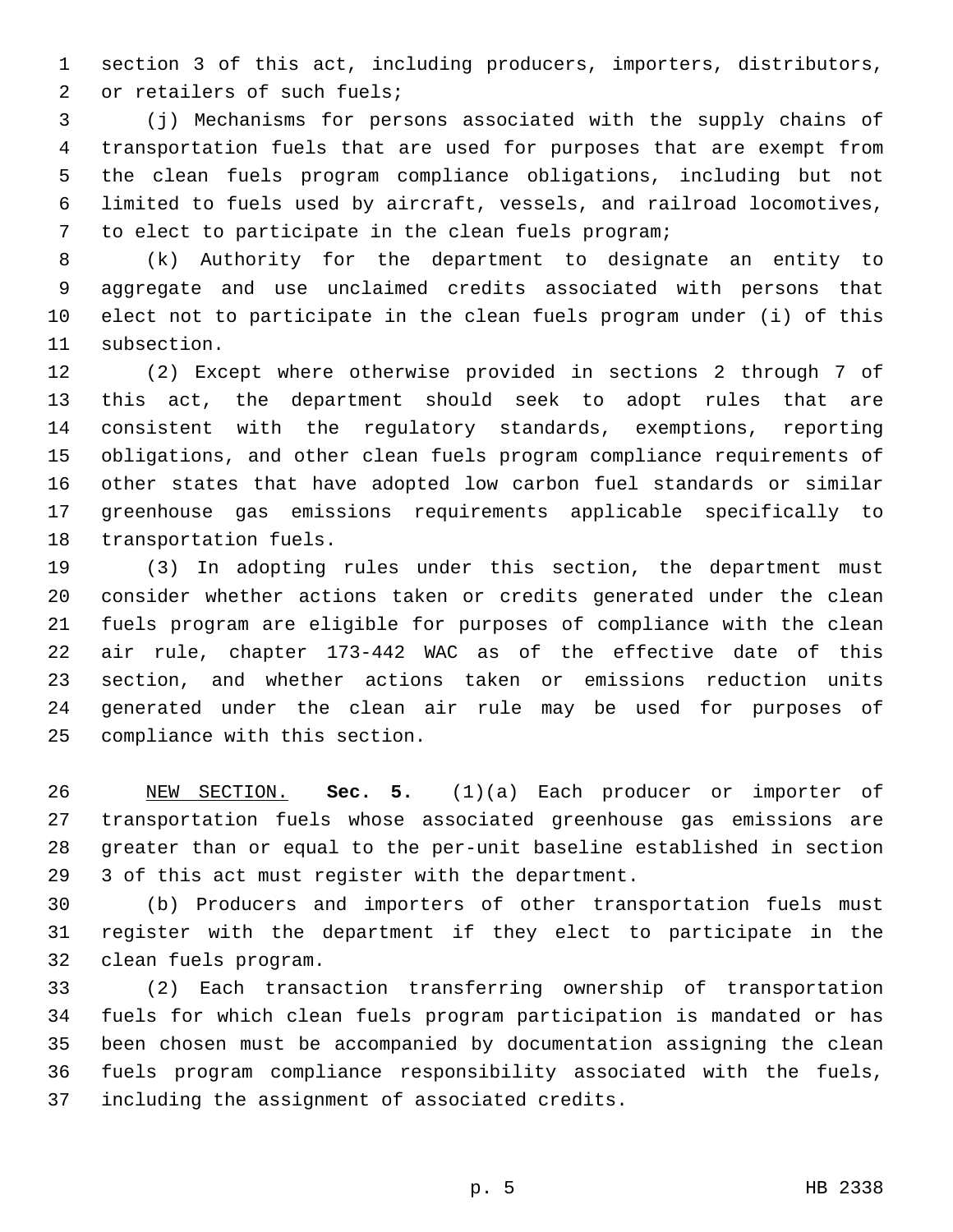(3) The department may adopt rules requiring the periodic reporting of information to the department by producers and importers of transportation fuels participating in the clean fuels program.

 NEW SECTION. **Sec. 6.** (1)(a) Twenty-five percent of the revenues generated by an electric utility from credits earned under the clean fuels program must be expended by the electric utility on transportation electrification projects. These transportation electrification projects must be located within a federally designated nonattainment or maintenance area if such a nonattainment or maintenance area is within the service area of the utility.

 (b) The department may adopt requirements for the expenditure of revenues from credits earned under the clean fuels program that are applicable to the seventy-five percent of revenues not subject to the 14 requirements of (a) of this subsection.

 (c) Electric utilities that elect to participate in the clean fuels program must annually provide information to the department accounting for and briefly describing all expenditures of revenues generated from credits earned under the clean fuels program.

 (2) All penalties recovered under this chapter for violations of the clean fuels program requirements must be paid into the state treasury and credited to the air pollution control account established in RCW 70.94.015. After deductions of amounts necessary to cover the department's administrative and enforcement expenses, the department must use penalty moneys to provide grants to local governments in federally designated nonattainment and maintenance areas for transportation electrification projects.

 NEW SECTION. **Sec. 7.** (1) Beginning April 1, 2021, and each April 1st thereafter, the department must submit a report to the legislature, consistent with RCW 43.01.036, that includes the following information regarding the previous calendar year of clean fuels program activities:

 (a) The number of credits and deficits generated by entities 33 participating in the clean fuels program;

 (b) The volumes, and mean prices per unit of energy, of each transportation fuel used to comply with the requirements of the clean 36 fuels program; and

 (c) Recommendations, in the form of draft legislation, for any changes to sections 2 through 6 of this act that are needed in order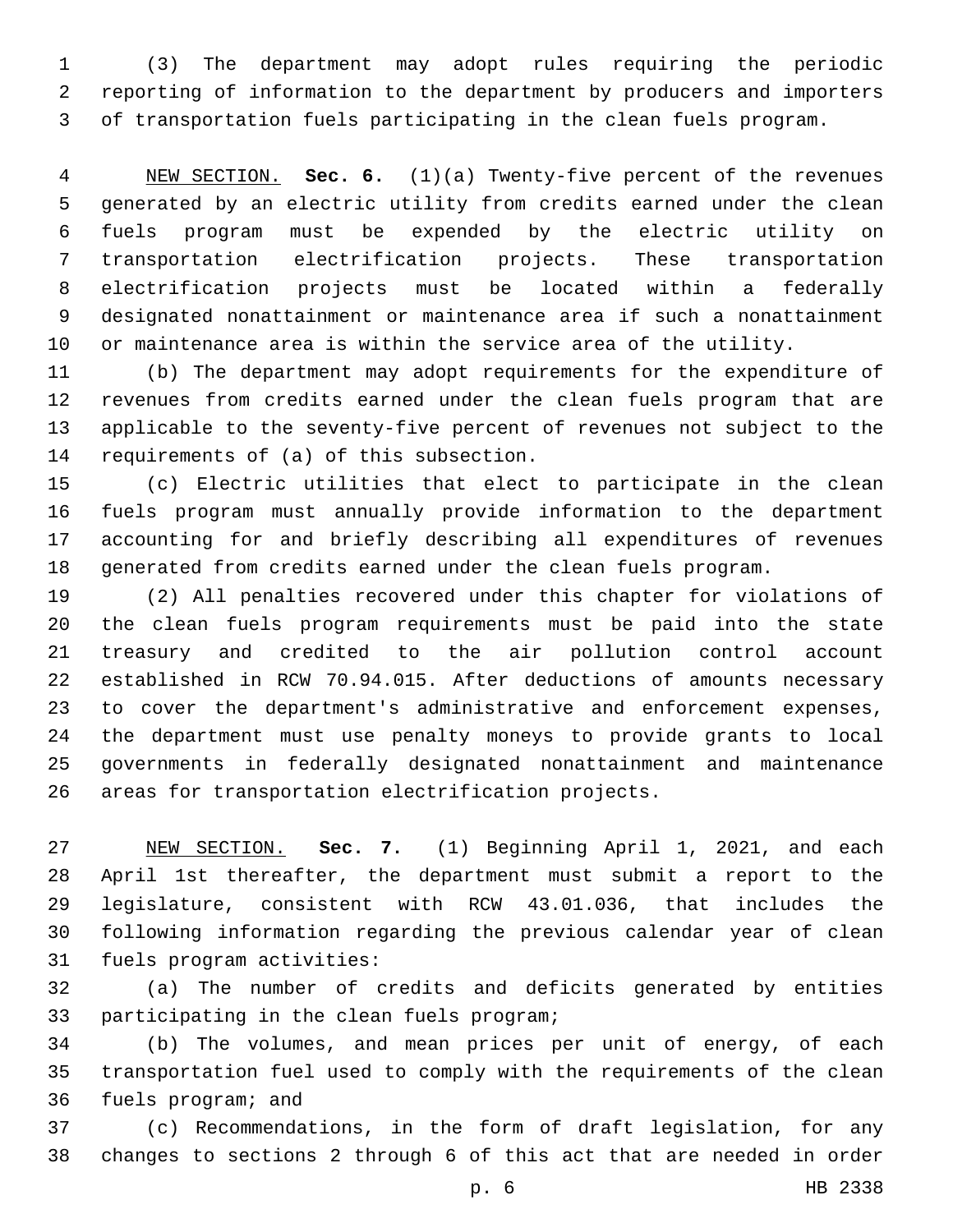to more efficiently achieve the greenhouse gas emissions reduction 2 goals of the clean fuels program.

 (2) By December 1, 2026, the joint legislative audit and review committee must analyze the impacts of the initial five years of clean fuels program implementation, and must submit a report summarizing the analysis to the legislature. The analysis must include, at 7 minimum, the following components:

 (a) Quantitative and qualitative costs and benefits, including environmental and public health costs and benefits, of complying with the rules adopted under this act for regulated parties and persons that voluntarily participate in the clean fuels program;

 (b) Calculations of the total greenhouse gas emissions avoided as a result of the requirements of the clean fuels program;

 (c) An assessment of the impact of the clean fuels program on volumetric prices of gasoline, diesel, and other transportation fuels 16 in Washington;

 (d) A summary of the estimated total statewide costs and benefits attributable to the clean fuels program, including state agency administrative costs and regulated entity compliance costs, per ton of greenhouse gas emissions reductions achieved by the clean fuels 21 program; and

 (e) The current and projected future availability of fuels with 23 low associated greenhouse gas emissions.

 **Sec. 8.** RCW 46.17.365 and 2015 3rd sp.s. c 44 s 202 are each 25 amended to read as follows:

 (1) A person applying for a motor vehicle registration and paying the vehicle license fee required in RCW 46.17.350(1) (a), (d), (e), (h), (j), (n), and (o) shall pay a motor vehicle weight fee in addition to all other fees and taxes required by law.

 (a) For vehicle registrations that are due or become due before 31 July 1, 2016, the motor vehicle weight fee:

(i) Must be based on the motor vehicle scale weight;

 (ii) Is the difference determined by subtracting the vehicle license fee required in RCW 46.17.350 from the license fee in Schedule B of RCW 46.17.355, plus two dollars; and

(iii) Must be distributed under RCW 46.68.415.

 (b) For vehicle registrations that are due or become due on or 38 after July 1, 2016, the motor vehicle weight fee:

(i) Must be based on the motor vehicle scale weight as follows: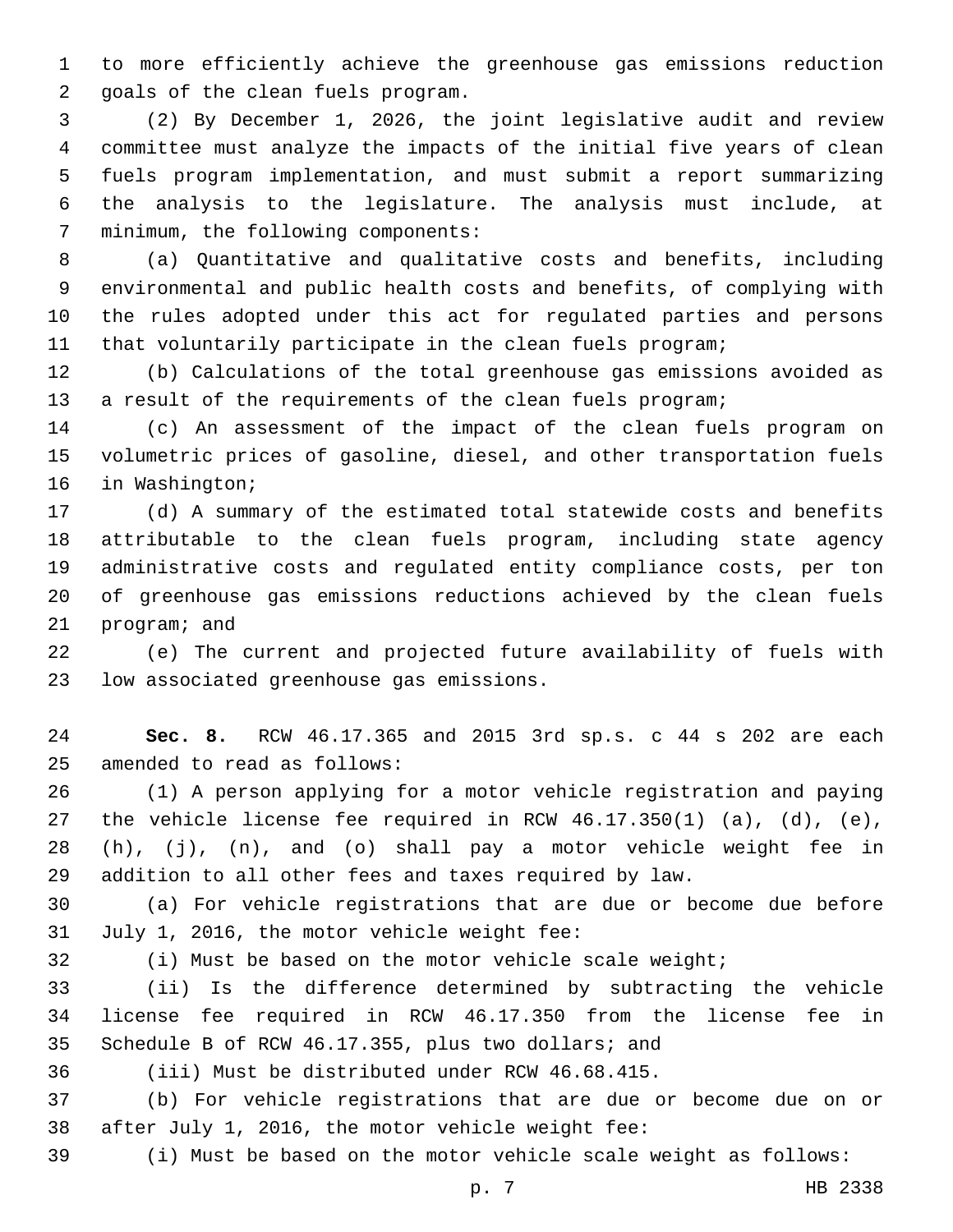|   | WEIGHT                 | <b>FEE</b> |
|---|------------------------|------------|
| 2 | $4,000$ pounds         | \$25.00    |
| 3 | $6,000$ pounds         | \$45.00    |
| 4 | $8,000$ pounds         | \$65.00    |
| 5 | 16,000 pounds and over | \$72.00;   |

 (ii) If the resultant motor vehicle scale weight is not listed in the table provided in (b)(i) of this subsection, must be increased to 8 the next highest weight; and

 (iii) Must be distributed under RCW 46.68.415 unless prior to July 1, 2023, the actions described in (b)(iii)(A) or (B) of this subsection occur, in which case the portion of the revenue that is the result of the fee increased in this subsection must be distributed to the connecting Washington account created under RCW 14 46.68.395.

 (A) Any state agency files a notice of rule making under chapter 34.05 RCW, absent explicit legislative authorization enacted 17 subsequent to July 1, 2015, for a rule regarding a fuel standard based upon or defined by the carbon intensity of fuel, including a 19 low carbon fuel standard or clean fuel standard.

20 (B) Any state agency otherwise enacts, adopts, orders, or in any way implements a fuel standard based upon or defined by the carbon intensity of fuel, including a low carbon fuel standard or clean fuel standard, without explicit legislative authorization enacted 24 subsequent to July 1, 2015.

 (C) Nothing in this subsection acknowledges, establishes, or creates legal authority for the department of ecology or any other state agency to enact, adopt, order, or in any way implement a fuel standard based upon or defined by the carbon intensity of fuel, including a low carbon fuel standard or clean fuel standard.

 (2) A person applying for a motor home vehicle registration shall, in lieu of the motor vehicle weight fee required in subsection (1) of this section, pay a motor home vehicle weight fee of seventy- five dollars in addition to all other fees and taxes required by law. The motor home vehicle weight fee must be distributed under RCW 46.68.415.35

 (3) Beginning July 1, 2022, in addition to the motor vehicle weight fee as provided in subsection (1) of this section, the department, county auditor or other agent, or subagent appointed by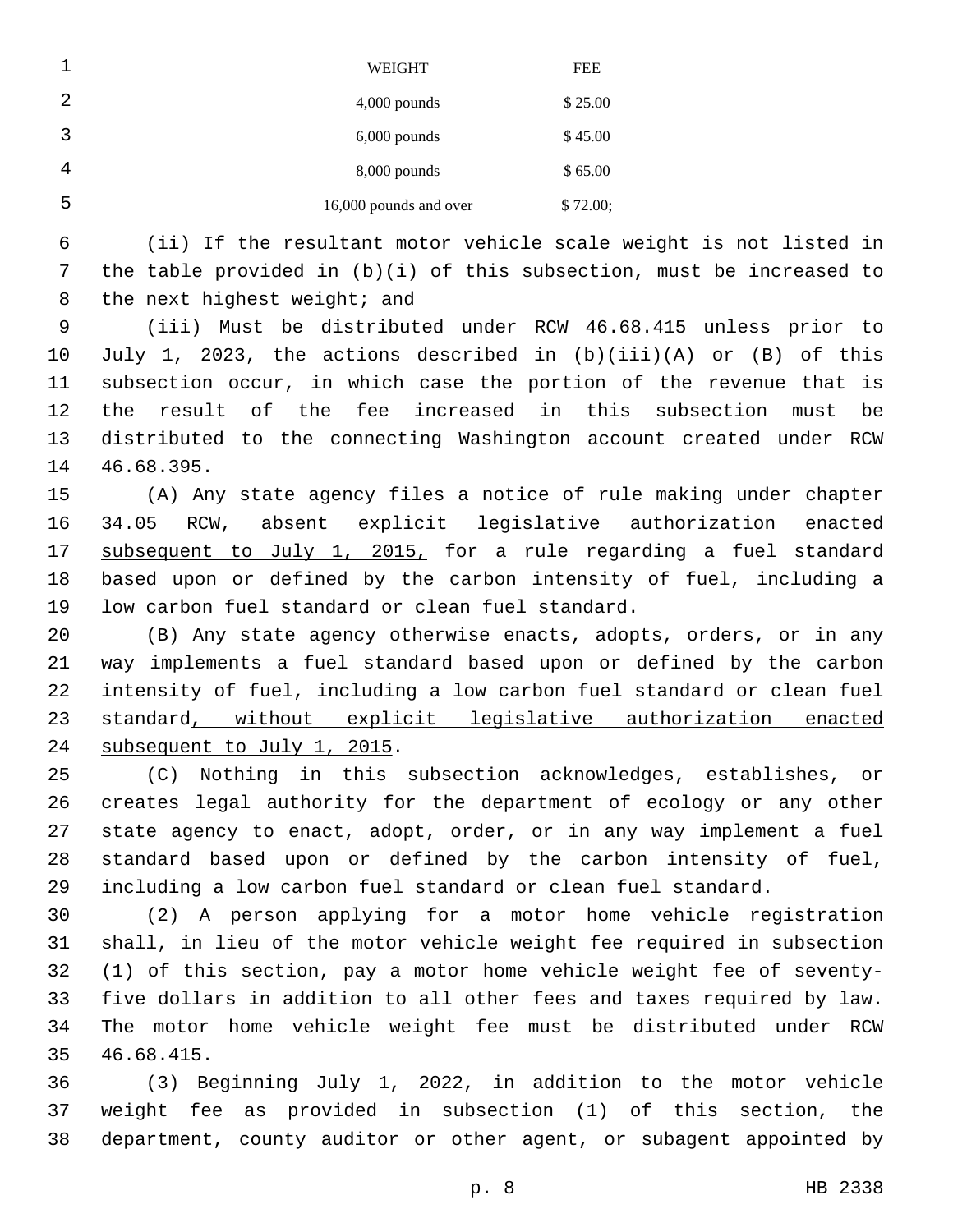the director must require an applicant to pay an additional weight fee of ten dollars, which must be distributed to the multimodal transportation account under RCW 47.66.070 unless prior to July 1, 2023, the actions described in (a) or (b) of this subsection occur, in which case the portion of the revenue that is the result of the fee increased in this subsection must be distributed to the connecting Washington account created under RCW 46.68.395.

 (a) Any state agency files a notice of rule making under chapter 9 34.05 RCW, absent explicit legislative authorization enacted subsequent to July 1, 2015, for a rule regarding a fuel standard based upon or defined by the carbon intensity of fuel, including a 12 low carbon fuel standard or clean fuel standard.

 (b) Any state agency otherwise enacts, adopts, orders, or in any way implements a fuel standard based upon or defined by the carbon intensity of fuel, including a low carbon fuel standard or clean fuel standard, without explicit legislative authorization enacted 17 subsequent to July 1, 2015.

 (c) Nothing in this subsection acknowledges, establishes, or creates legal authority for the department of ecology or any other state agency to enact, adopt, order, or in any way implement a fuel standard based upon or defined by the carbon intensity of fuel, including a low carbon fuel standard or clean fuel standard.

(4) The department shall:23

 (a) Rely on motor vehicle empty scale weights provided by vehicle manufacturers, or other sources defined by the department, to 26 determine the weight of each motor vehicle; and

 (b) Adopt rules for determining weight for vehicles without 28 manufacturer empty scale weights.

 **Sec. 9.** RCW 46.25.100 and 2015 3rd sp.s. c 44 s 208 are each 30 amended to read as follows:

 (1) When a person has been disqualified from operating a commercial motor vehicle, the person is not entitled to have the commercial driver's license or commercial learner's permit restored until after the expiration of the appropriate disqualification period required under RCW 46.25.090 or until the department has received a drug and alcohol assessment and evidence is presented of satisfactory participation in or completion of any required drug or alcohol treatment program for ending the disqualification under RCW 46.25.090(7). After expiration of the appropriate period and upon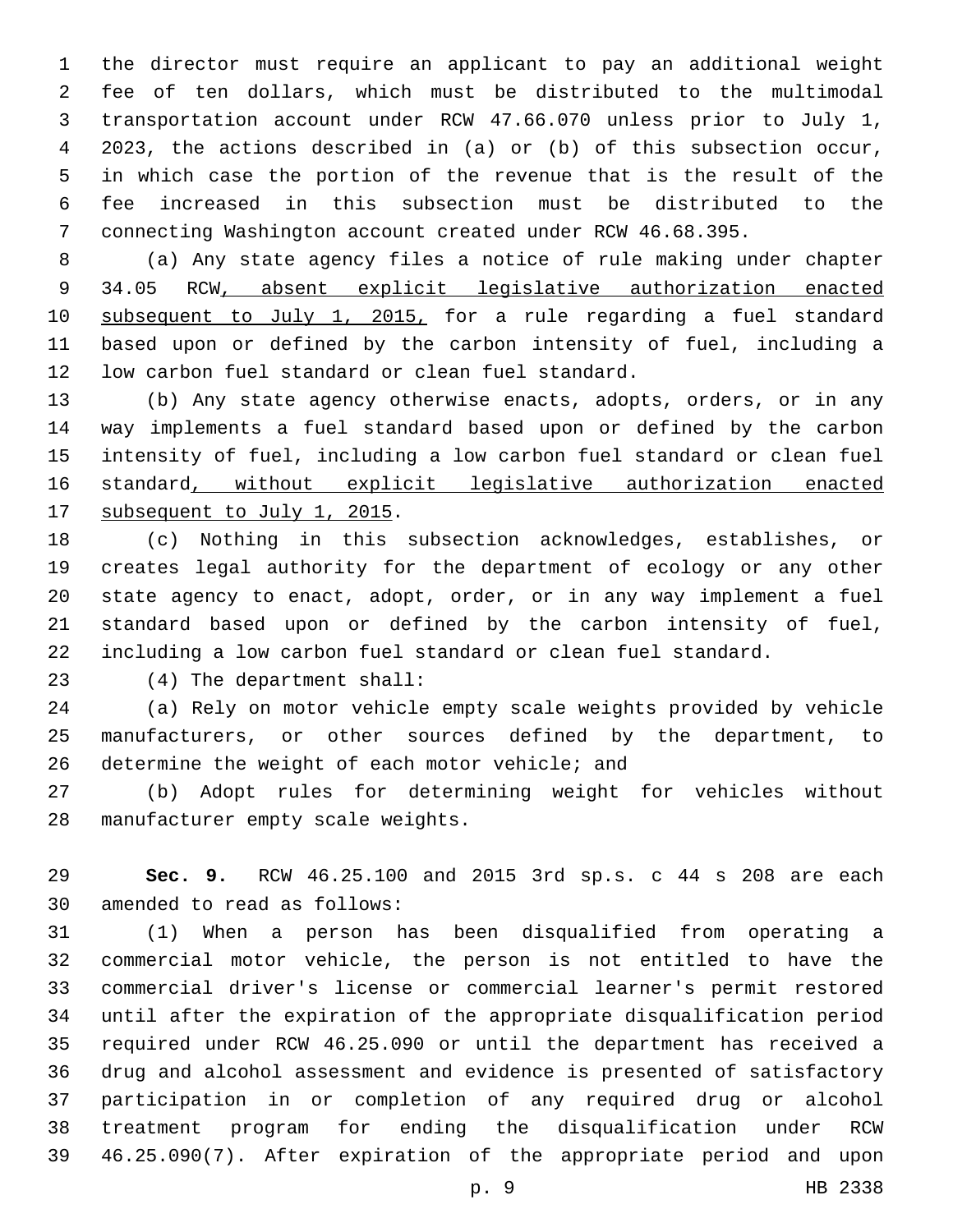payment of a requalification fee of twenty dollars until June 30, 2016, and thirty-five dollars beginning July 1, 2016, or one hundred fifty dollars if the person has been disqualified under RCW 46.25.090(7), the person may apply for a new, duplicate, or renewal commercial driver's license or commercial learner's permit as provided by law. If the person has been disqualified for a period of one year or more, the person shall demonstrate that he or she meets the commercial driver's license or commercial learner's permit qualification standards specified in RCW 46.25.060.

 (2) The fees under this section must be deposited into the highway safety fund unless prior to July 1, 2023, the actions described in (a) or (b) of this subsection occur, in which case the portion of the revenue that is the result of the fee increased in section 208, chapter 44, Laws of 2015 3rd sp. sess. must be distributed to the connecting Washington account created under RCW 16 46.68.395.

 (a) Any state agency files a notice of rule making under chapter 34.05 RCW, absent explicit legislative authorization enacted subsequent to July 1, 2015, for a rule regarding a fuel standard based upon or defined by the carbon intensity of fuel, including a 21 low carbon fuel standard or clean fuel standard.

22 (b) Any state agency otherwise enacts, adopts, orders, or in any way implements a fuel standard based upon or defined by the carbon intensity of fuel, including a low carbon fuel standard or clean fuel standard, without explicit legislative authorization enacted 26 subsequent to July 1, 2015.

 (c) Nothing in this subsection acknowledges, establishes, or creates legal authority for the department of ecology or any other state agency to enact, adopt, order, or in any way implement a fuel standard based upon or defined by the carbon intensity of fuel, including a low carbon fuel standard or clean fuel standard.

 **Sec. 10.** RCW 46.20.202 and 2017 c 310 s 3 are each amended to 33 read as follows:

 (1) The department may enter into a memorandum of understanding with any federal agency for the purposes of facilitating the crossing of the border between the state of Washington and the Canadian 37 province of British Columbia.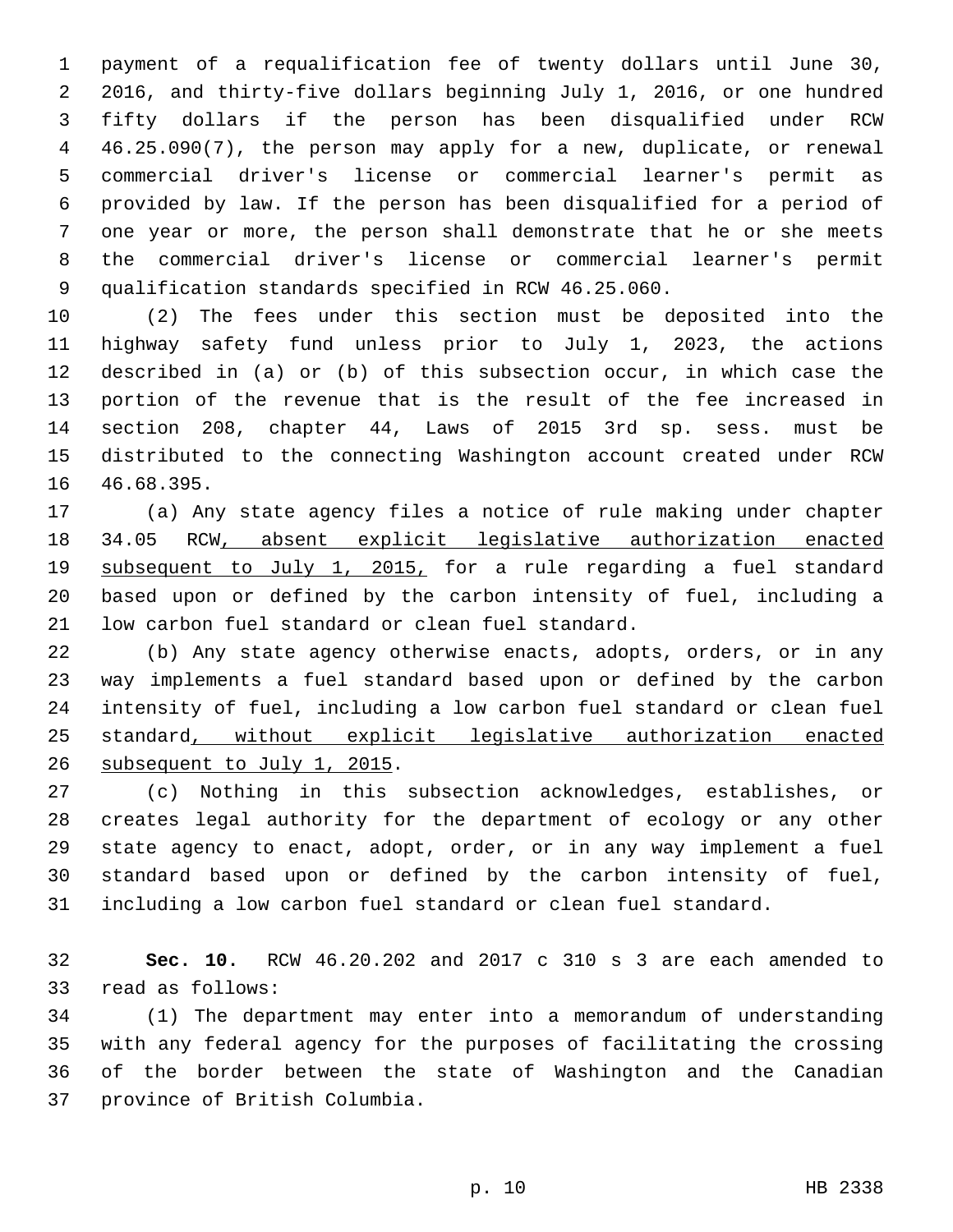(2) The department may enter into an agreement with the Canadian province of British Columbia for the purposes of implementing a 3 border-crossing initiative.

 (3)(a) The department may issue an enhanced driver's license or identicard for the purposes of crossing the border between the state of Washington and the Canadian province of British Columbia to an applicant who provides the department with proof of: United States citizenship, identity, and state residency. The department shall continue to offer a standard driver's license and identicard. If the department chooses to issue an enhanced driver's license, the department must allow each applicant to choose between a standard driver's license or identicard, or an enhanced driver's license or 13 identicard.

 (b) The department shall implement a one-to-many biometric matching system for the enhanced driver's license or identicard. An applicant for an enhanced driver's license or identicard shall submit a biometric identifier as designated by the department. The biometric identifier must be used solely for the purpose of verifying the identity of the holders and for any purpose set out in RCW 46.20.037. Applicants are required to sign a declaration acknowledging their 21 understanding of the one-to-many biometric match.

 (c) The enhanced driver's license or identicard must include reasonable security measures to protect the privacy of Washington state residents, including reasonable safeguards to protect against unauthorized disclosure of data about Washington state residents. If the enhanced driver's license or identicard includes a radio frequency identification chip, or similar technology, the department shall ensure that the technology is encrypted or otherwise secure 29 from unauthorized data access.

 (d) The requirements of this subsection are in addition to the requirements otherwise imposed on applicants for a driver's license or identicard. The department shall adopt such rules as necessary to meet the requirements of this subsection. From time to time the department shall review technological innovations related to the security of identity cards and amend the rules related to enhanced driver's licenses and identicards as the director deems consistent with this section and appropriate to protect the privacy of 38 Washington state residents.

 (e) Notwithstanding RCW 46.20.118, the department may make images associated with enhanced drivers' licenses or identicards from the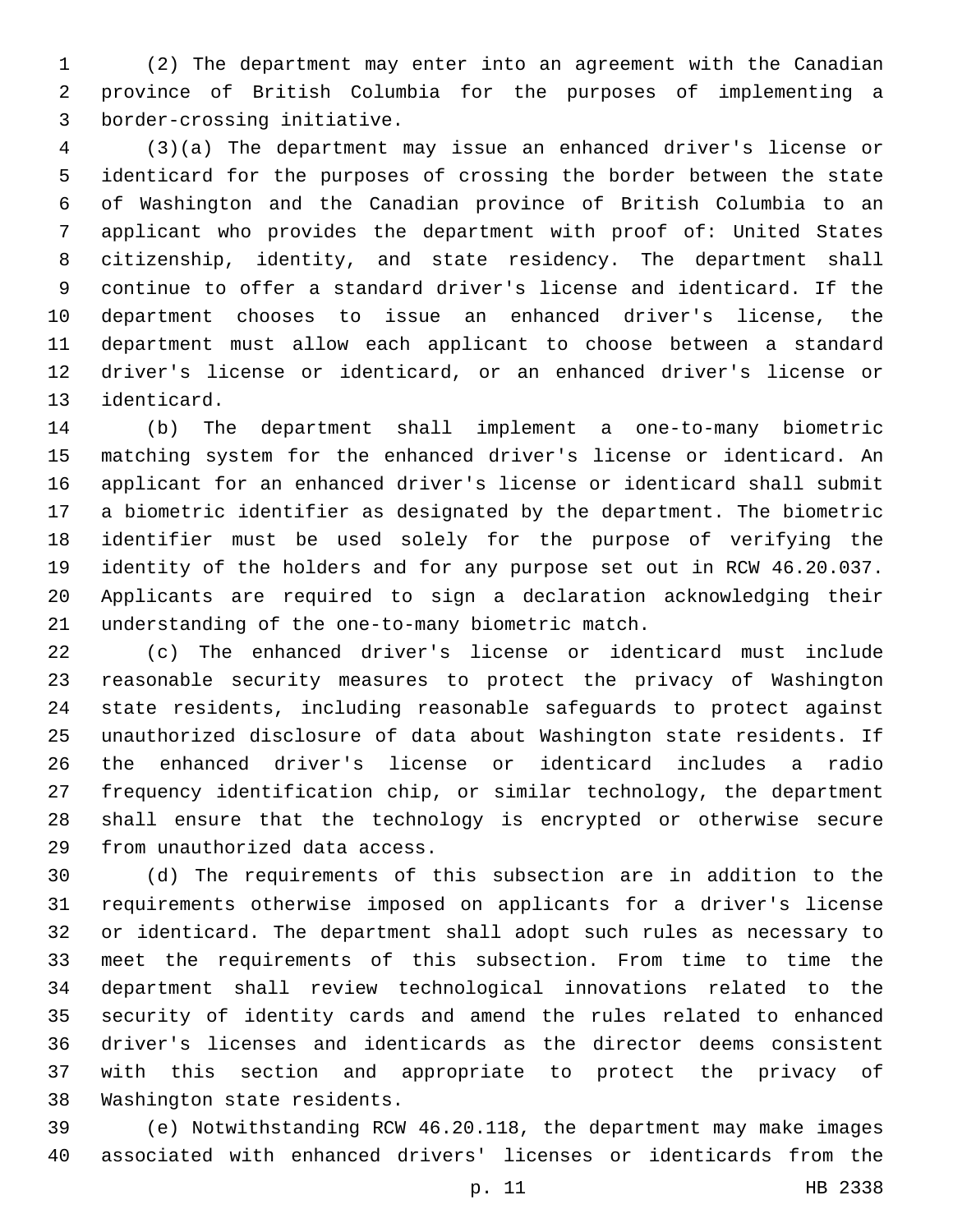negative file available to United States customs and border agents 2 for the purposes of verifying identity.

 (4) Beginning on July 23, 2017, the fee for an enhanced driver's license or enhanced identicard is twenty-four dollars, which is in addition to the fees for any regular driver's license or identicard. If the enhanced driver's license or enhanced identicard is issued, renewed, or extended for a period other than six years, the fee for each class is four dollars for each year that the enhanced driver's license or enhanced identicard is issued, renewed, or extended.

 (5) The enhanced driver's license and enhanced identicard fee under this section must be deposited into the highway safety fund unless prior to July 1, 2023, the actions described in (a) or (b) of this subsection occur, in which case the portion of the revenue that is the result of the fee increased in section 209, chapter 44, Laws of 2015 3rd sp. sess. must be distributed to the connecting 16 Washington account created under RCW 46.68.395.

 (a) Any state agency files a notice of rule making under chapter 34.05 RCW, absent explicit legislative authorization enacted subsequent to July 1, 2015, for a rule regarding a fuel standard based upon or defined by the carbon intensity of fuel, including a 21 low carbon fuel standard or clean fuel standard.

22 (b) Any state agency otherwise enacts, adopts, orders, or in any way implements a fuel standard based upon or defined by the carbon intensity of fuel, including a low carbon fuel standard or clean fuel standard, without explicit legislative authorization enacted 26 subsequent to July 1, 2015.

 (c) Nothing in this subsection acknowledges, establishes, or creates legal authority for the department of ecology or any other state agency to enact, adopt, order, or in any way implement a fuel standard based upon or defined by the carbon intensity of fuel, including a low carbon fuel standard or clean fuel standard.

 **Sec. 11.** RCW 46.25.052 and 2015 3rd sp.s. c 44 s 206 are each 33 amended to read as follows:

 (1) The department may issue a CLP to an applicant who is at least eighteen years of age and holds a valid Washington state 36 driver's license and who has:

 (a) Submitted an application on a form or in a format provided by 38 the department;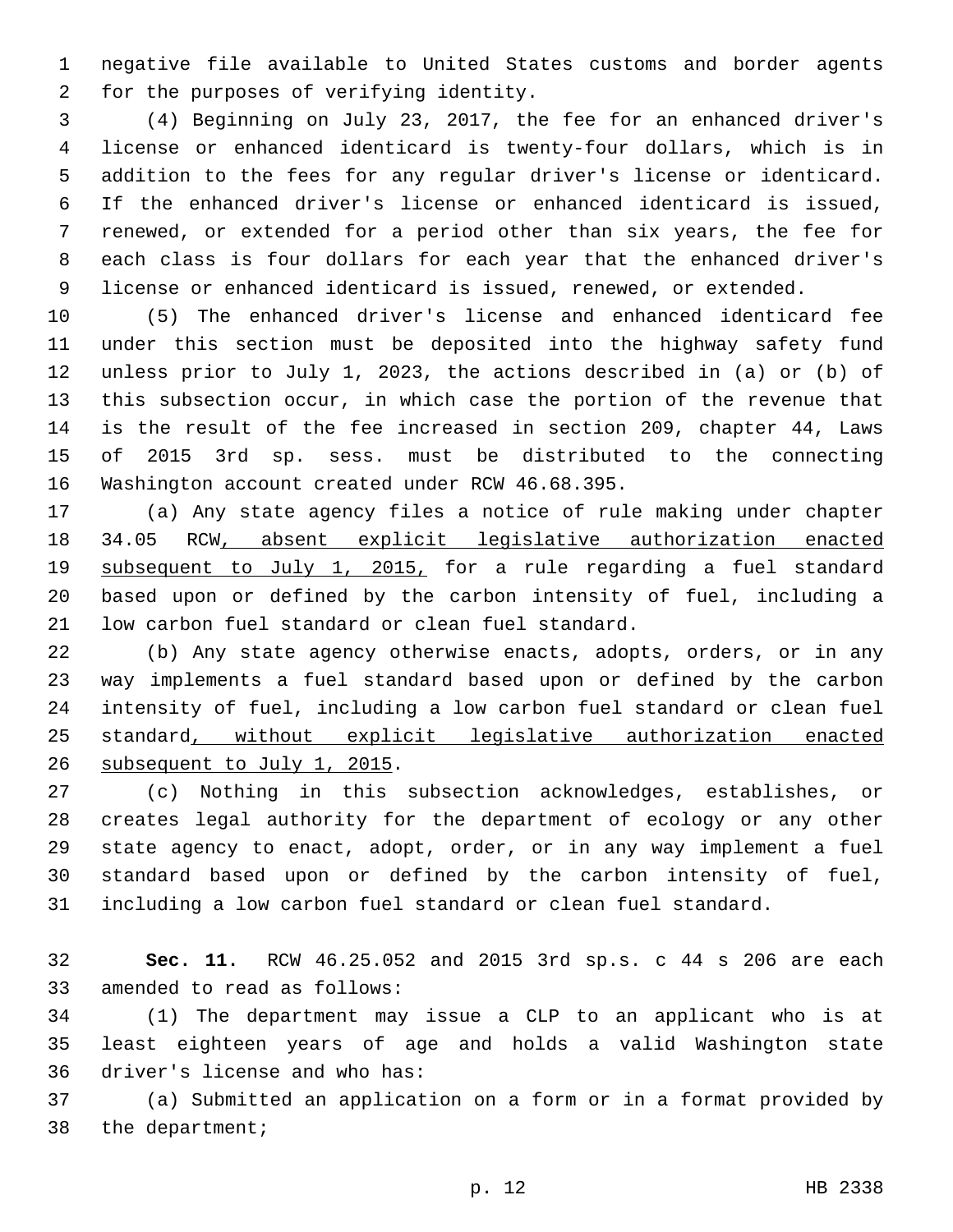(b) Passed the general knowledge examination required for issuance of a CDL under RCW 46.25.060 for the commercial motor vehicle classification in which the applicant operates or expects to 4 operate; and

 (c) Paid the appropriate examination fee or fees and an application fee of ten dollars until June 30, 2016, and forty dollars 7 beginning July 1, 2016.

 (2) A CLP must be marked "commercial learner's permit" or "CLP," and must be, to the maximum extent practicable, tamperproof. Other than a photograph of the applicant, it must include, but not be limited to, the information required on a CDL under RCW 46.25.080(1).

 (3) The holder of a CLP may drive a commercial motor vehicle on a highway only when in possession of a valid driver's license and accompanied by the holder of a valid CDL who has the proper CDL classification and endorsement or endorsements necessary to operate the commercial motor vehicle. The CDL holder must at all times be physically present in the front seat of the vehicle next to the CLP holder or, in the case of a passenger vehicle, directly behind or in the first row behind the driver and must have the CLP holder under 20 observation and direct supervision.

 (4) A CLP may be classified in the same manner as a CDL under RCW  $22 \quad 46.25.080(2)(a)$ .

 (5) CLPs may be issued with only P, S, or N endorsements as 24 described in RCW 46.25.080(2)(b).

 (a) The holder of a CLP with a P endorsement must have taken and passed the P endorsement knowledge examination. The holder of a CLP with a P endorsement is prohibited from operating a commercial motor vehicle carrying passengers other than authorized employees or representatives of the department and the federal motor carrier safety administration, examiners, other trainees, and the CDL holder accompanying the CLP holder as required under subsection (2) of this section. The P endorsement must be class specific.

 (b) The holder of a CLP with an S endorsement must have taken and passed the S endorsement knowledge examination. The holder of a CLP with an S endorsement is prohibited from operating a school bus with passengers other than authorized employees or representatives of the department and the federal motor carrier safety administration, examiners, other trainees, and the CDL holder accompanying the CLP holder as required under subsection (2) of this section.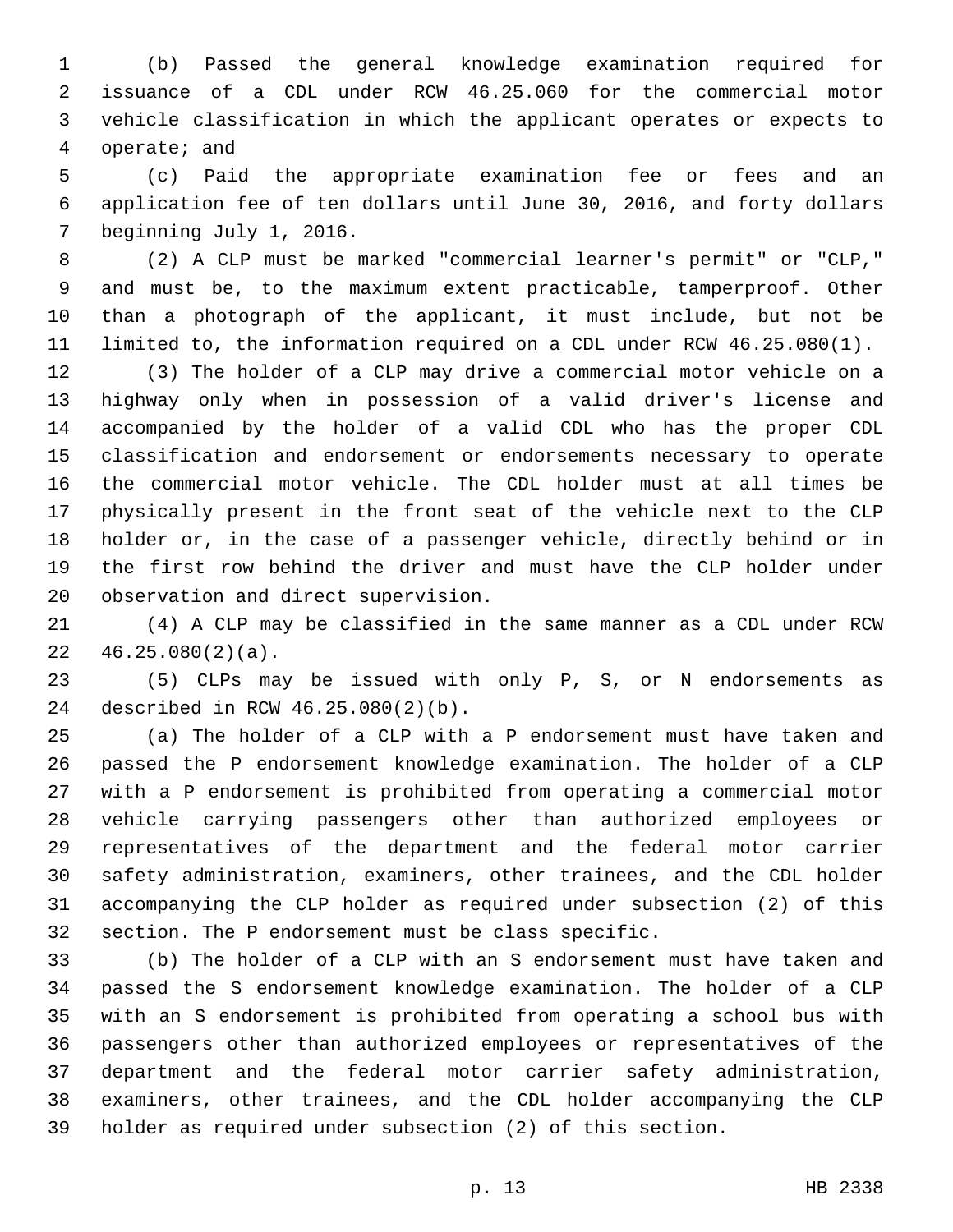(c) The holder of a CLP with an N endorsement must have taken and passed the N endorsement knowledge examination. The holder of a CLP with an N endorsement may only operate an empty tank vehicle and is prohibited from operating any tank vehicle that previously contained hazardous materials and has not been purged of any residue.

 (6) A CLP may be issued with appropriate restrictions as described in RCW 46.25.080(2)(c). In addition, a CLP may be issued 8 with the following restrictions:

 (a) "P" restricts the driver from operating a bus with 10 passengers;

 (b) "X" restricts the driver from operating a tank vehicle that 12 contains cargo; and

(c) Any restriction as established by rule of the department.

 (7) The holder of a CLP is not authorized to operate a commercial 15 motor vehicle transporting hazardous materials.

 (8) A CLP may not be issued for a period to exceed one hundred eighty days. The department may renew the CLP for one additional one hundred eighty-day period without requiring the CLP holder to retake the general and endorsement knowledge examinations.

 (9) The department must transmit the fees collected for CLPs to the state treasurer for deposit in the highway safety fund unless prior to July 1, 2023, the actions described in (a) or (b) of this subsection occur, in which case the portion of the revenue that is the result of the fee increased in section 206, chapter 44, Laws of 2015 3rd sp. sess. must be distributed to the connecting Washington 26 account created under RCW 46.68.395.

 (a) Any state agency files a notice of rule making under chapter 34.05 RCW, absent explicit legislative authorization enacted subsequent to July 1, 2015, for a rule regarding a fuel standard based upon or defined by the carbon intensity of fuel, including a 31 low carbon fuel standard or clean fuel standard.

 (b) Any state agency otherwise enacts, adopts, orders, or in any way implements a fuel standard based upon or defined by the carbon intensity of fuel, including a low carbon fuel standard or clean fuel standard, without explicit legislative authorization enacted 36 subsequent to July 1, 2015.

 (c) Nothing in this subsection acknowledges, establishes, or creates legal authority for the department of ecology or any other state agency to enact, adopt, order, or in any way implement a fuel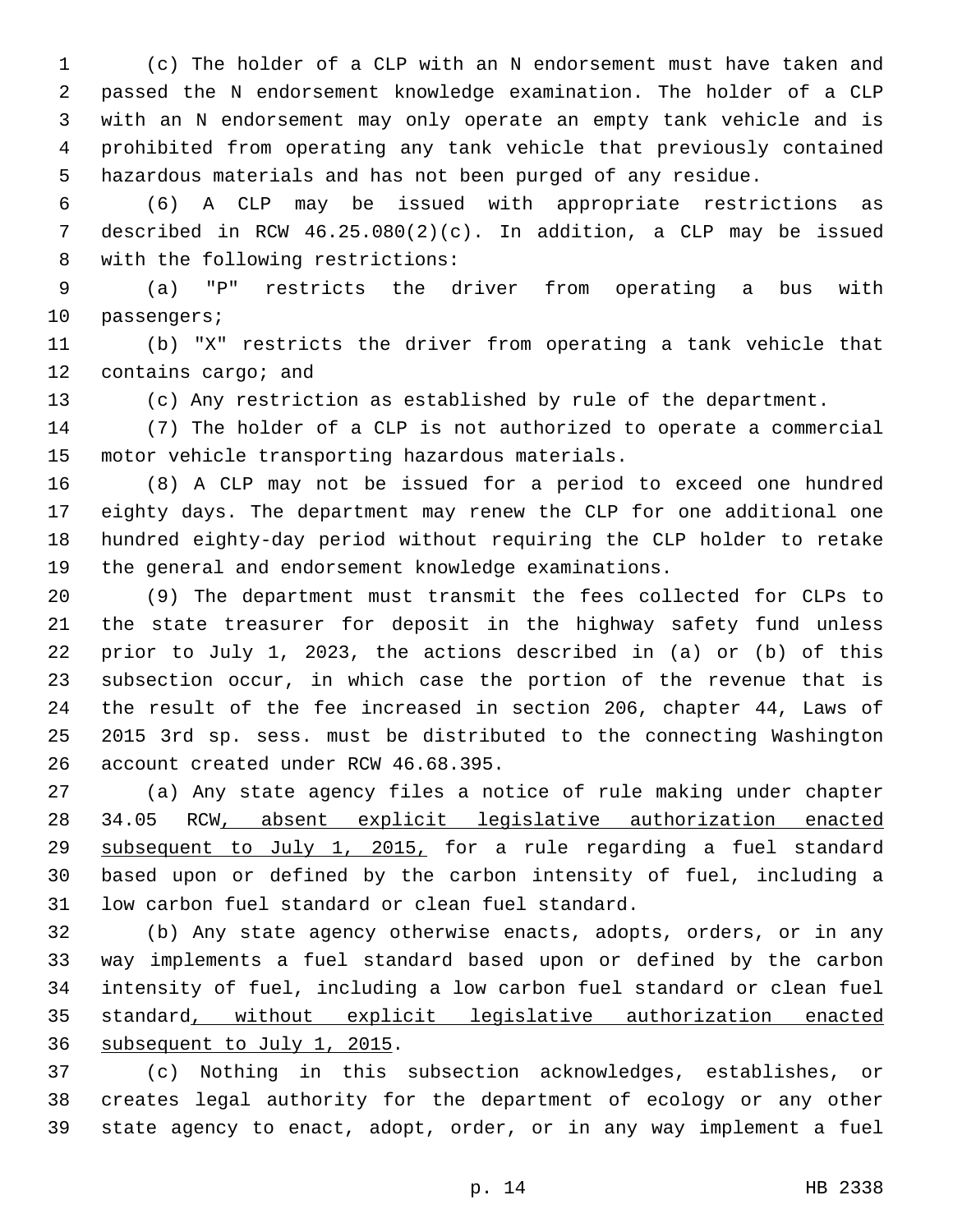standard based upon or defined by the carbon intensity of fuel, including a low carbon fuel standard or clean fuel standard.

 **Sec. 12.** RCW 46.25.060 and 2015 3rd sp.s. c 44 s 207 are each 4 amended to read as follows:

 (1)(a) No person may be issued a commercial driver's license unless that person:6

7 (i) Is a resident of this state;

 (ii) Has successfully completed a course of instruction in the operation of a commercial motor vehicle that has been approved by the director or has been certified by an employer as having the skills and training necessary to operate a commercial motor vehicle safely;

 (iii) If he or she does not hold a valid commercial driver's license of the appropriate classification, has been issued a commercial learner's permit under RCW 46.25.052; and

 (iv) Has passed a knowledge and skills examination for driving a commercial motor vehicle that complies with minimum federal standards established by federal regulation enumerated in 49 C.F.R. Part 383, subparts F, G, and H, in addition to other requirements imposed by state law or federal regulation. The department may not allow the person to take the skills examination during the first fourteen days after initial issuance of the person's commercial learner's permit. The examinations must be prescribed and conducted by the department.

 (b) In addition to the fee charged for issuance or renewal of any license, the applicant shall pay a fee of no more than ten dollars until June 30, 2016, and thirty-five dollars beginning July 1, 2016, for the classified knowledge examination, classified endorsement knowledge examination, or any combination of classified license and endorsement knowledge examinations. The applicant shall pay a fee of no more than one hundred dollars until June 30, 2016, and two hundred fifty dollars beginning July 1, 2016, for each classified skill examination or combination of classified skill examinations conducted 32 by the department.

 (c) The department may authorize a person, including an agency of this or another state, an employer, a private driver training facility, or other private institution, or a department, agency, or instrumentality of local government, to administer the skills examination specified by this section under the following conditions: (i) The examination is the same which would otherwise be

39 administered by the state;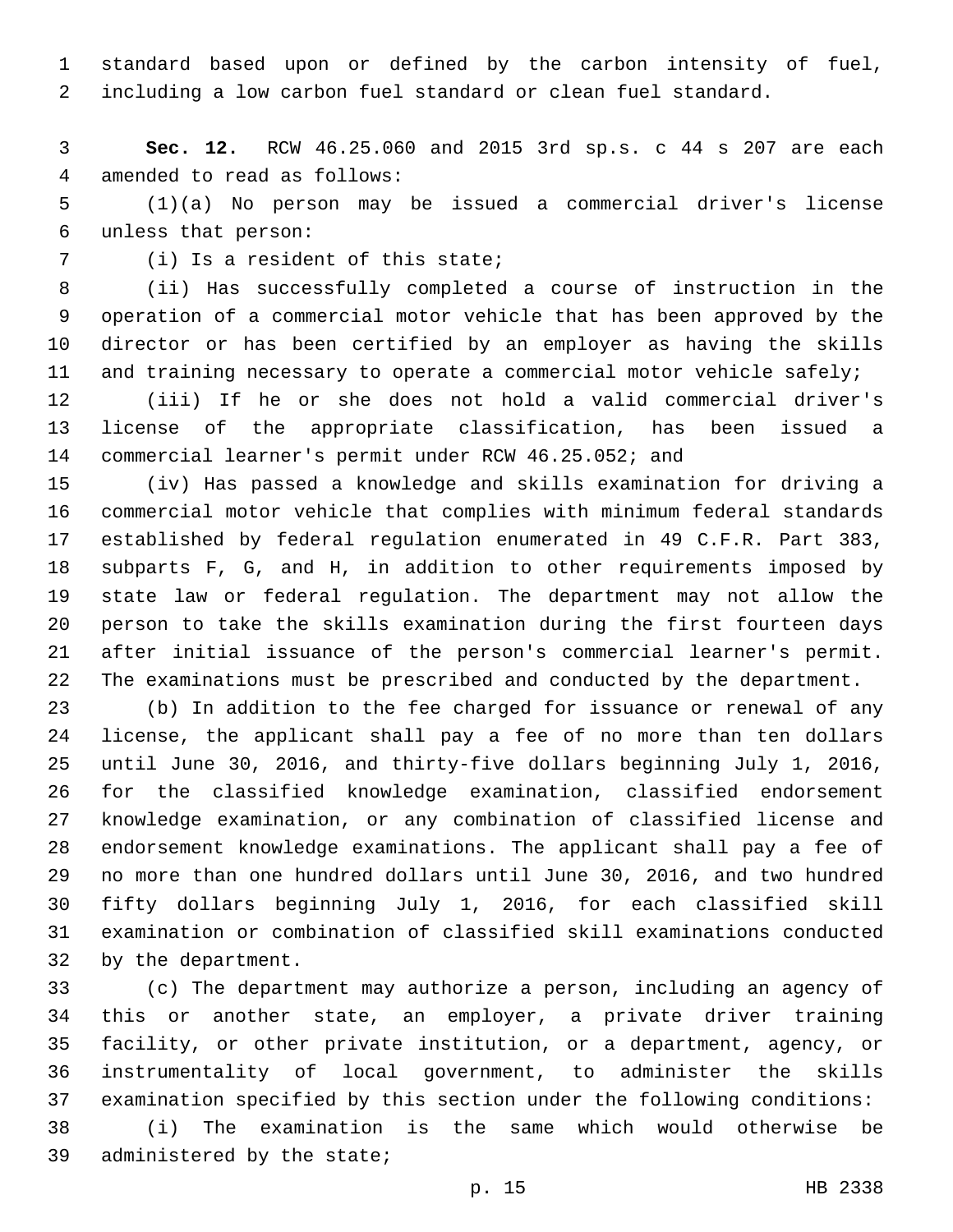(ii) The third party has entered into an agreement with the state that complies with the requirements of 49 C.F.R. Sec. 383.75; and

 (iii) The director has adopted rules as to the third party testing program and the development and justification for fees 5 charged by any third party.

 (d) If the applicant's primary use of a commercial driver's license is for any of the following, then the applicant shall pay a fee of no more than seventy-five dollars until June 30, 2016, and two hundred twenty-five dollars beginning July 1, 2016, for the classified skill examination or combination of classified skill examinations whether conducted by the department or a third-party 12 tester:

 (i) Public benefit not-for-profit corporations that are federally 14 supported head start programs; or

 (ii) Public benefit not-for-profit corporations that support early childhood education and assistance programs as described in RCW  $((43.215.405(2)))$   $43.216.505(2)$ .

 (e) Beginning July 1, 2016, if the applicant's primary use of a commercial driver's license is to drive a school bus, the applicant shall pay a fee of no more than one hundred dollars for the classified skill examination or combination of classified skill 22 examinations conducted by the department.

 (f) Beginning July 1, 2016, payment of the examination fees under this subsection entitles the applicant to take the examination up to 25 two times in order to pass.

 (2)(a) The department may waive the skills examination and the requirement for completion of a course of instruction in the operation of a commercial motor vehicle specified in this section for a commercial driver's license applicant who meets the requirements of 30 49 C.F.R. Sec. 383.77.

 (b) An applicant who operates a commercial motor vehicle for agribusiness purposes is exempt from the course of instruction completion and employer skills and training certification requirements under this section. By January 1, 2010, the department shall submit recommendations regarding the continuance of this exemption to the transportation committees of the legislature. For purposes of this subsection (2)(b), "agribusiness" means a private carrier who in the normal course of business primarily transports:

 (i) Farm machinery, farm equipment, implements of husbandry, farm 40 supplies, and materials used in farming;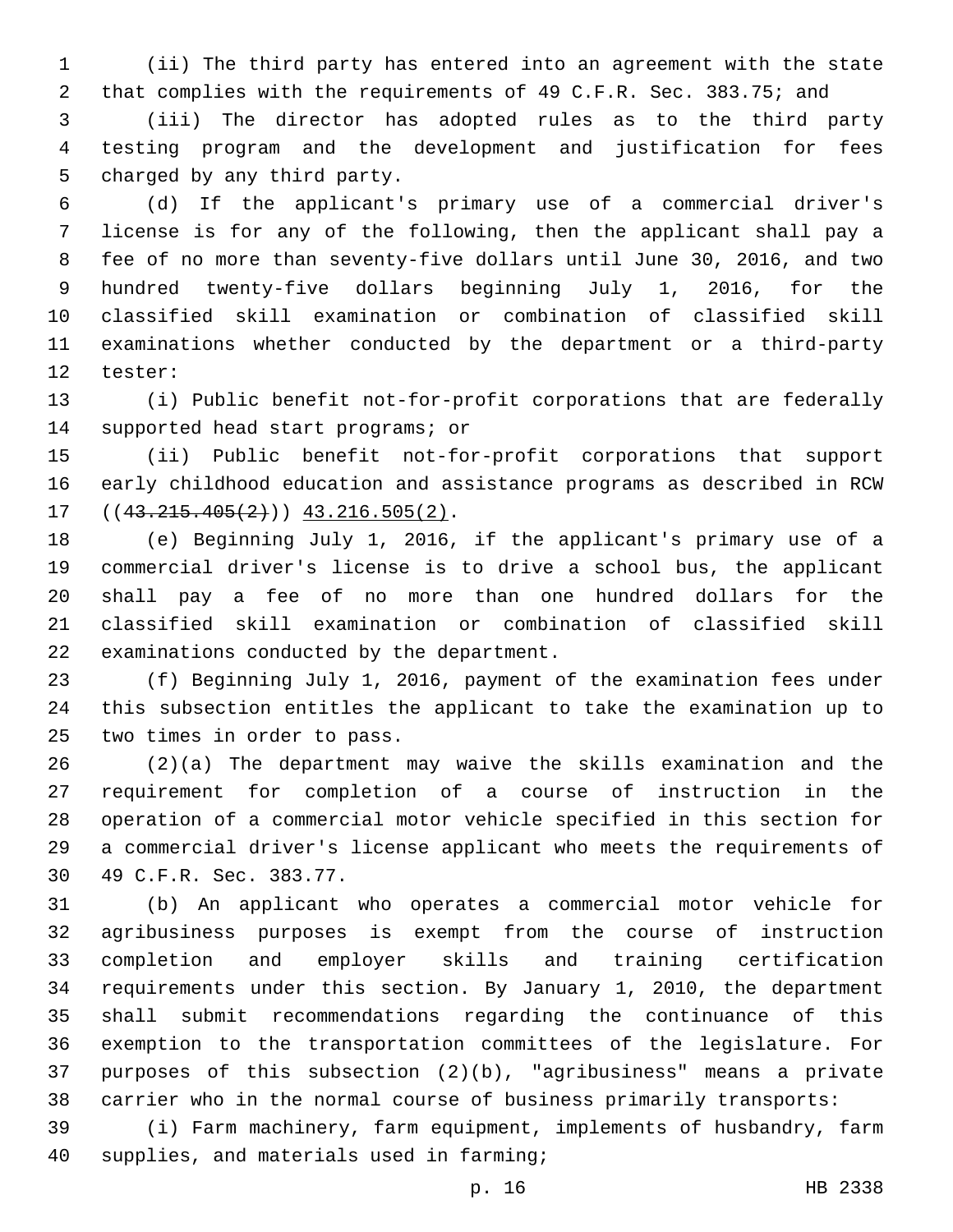(ii) Agricultural inputs, such as seed, feed, fertilizer, and 2 crop protection products;

 (iii) Unprocessed agricultural commodities, as defined in RCW 17.21.020, where such commodities are produced by farmers, ranchers, 5 vineyardists, or orchardists; or

(iv) Any combination of (b)(i) through (iii) of this subsection.

 The department shall notify the transportation committees of the legislature if the federal government takes action affecting the 9 exemption provided in this subsection  $(2)(b)$ .

 (3) A commercial driver's license or commercial learner's permit may not be issued to a person while the person is subject to a disqualification from driving a commercial motor vehicle, or while the person's driver's license is suspended, revoked, or canceled in any state, nor may a commercial driver's license be issued to a person who has a commercial driver's license issued by any other state unless the person first surrenders all such licenses, which must be returned to the issuing state for cancellation.

 (4) The fees under this section must be deposited into the highway safety fund unless prior to July 1, 2023, the actions described in (a) or (b) of this subsection occur, in which case the portion of the revenue that is the result of the fee increased in section 207, chapter 44, Laws of 2015 3rd sp. sess. must be distributed to the connecting Washington account created under RCW 46.68.395.24

 (a) Any state agency files a notice of rule making under chapter 34.05 RCW, absent explicit legislative authorization enacted 27 subsequent to July 1, 2015, for a rule regarding a fuel standard based upon or defined by the carbon intensity of fuel, including a 29 low carbon fuel standard or clean fuel standard.

 (b) Any state agency otherwise enacts, adopts, orders, or in any way implements a fuel standard based upon or defined by the carbon intensity of fuel, including a low carbon fuel standard or clean fuel standard, without explicit legislative authorization enacted 34 subsequent to July 1, 2015.

 (c) Nothing in this subsection acknowledges, establishes, or creates legal authority for the department of ecology or any other state agency to enact, adopt, order, or in any way implement a fuel standard based upon or defined by the carbon intensity of fuel, including a low carbon fuel standard or clean fuel standard.